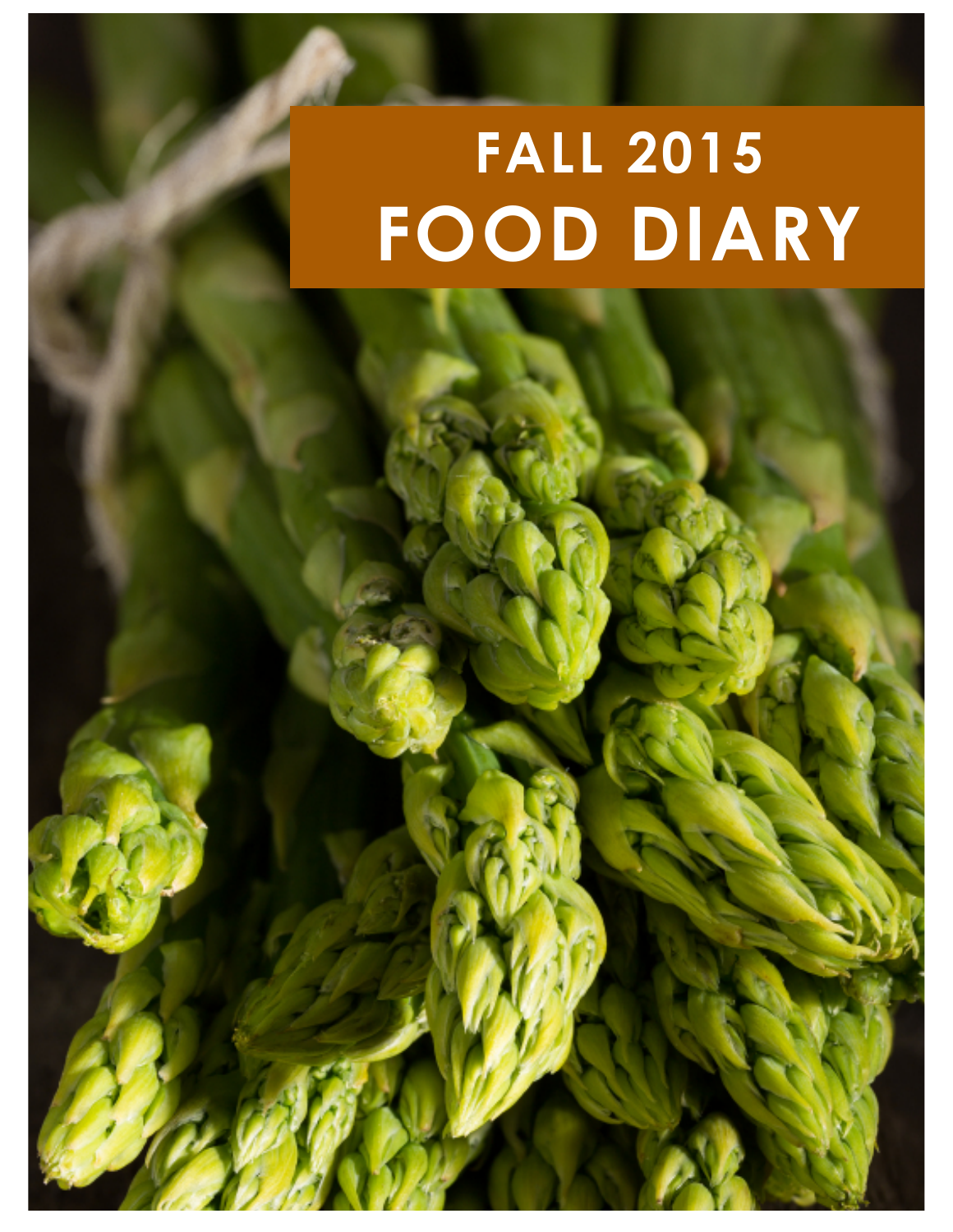## FOOD DIARY

We are not counting calories or fat. We are using the Food Diary as a way to record how food affects your unique body. I use the Food Diary as a way to check my emotional hunger levels vs. my physical hunger levels. My clients often have cravings for sugar and carbs during times of stress. You can print out the Food Diary, download it to your desktop, or keep notes on your iPhone. Take the time to do the body check-ins (you can find more information on body check-ins from Geneen Roth).

Be conscious of the food you eat. Be conscious of your breath as you are consuming the food. Take the time to honor your food and be thankful for the healthy food you are about to consume.

Ask yourself questions such as: Am I energized or exhausted? Do I notice any emotional triggers that make me crave certain foods?

Remember, we are detectives looking for hidden clues. If you're waking up at 3 am, then we know the liver is out of harmony, and we need to see what foods are causing hidden inflammation and irritation. It's time for this beautiful discovery and experience. I am excited to hear all about it.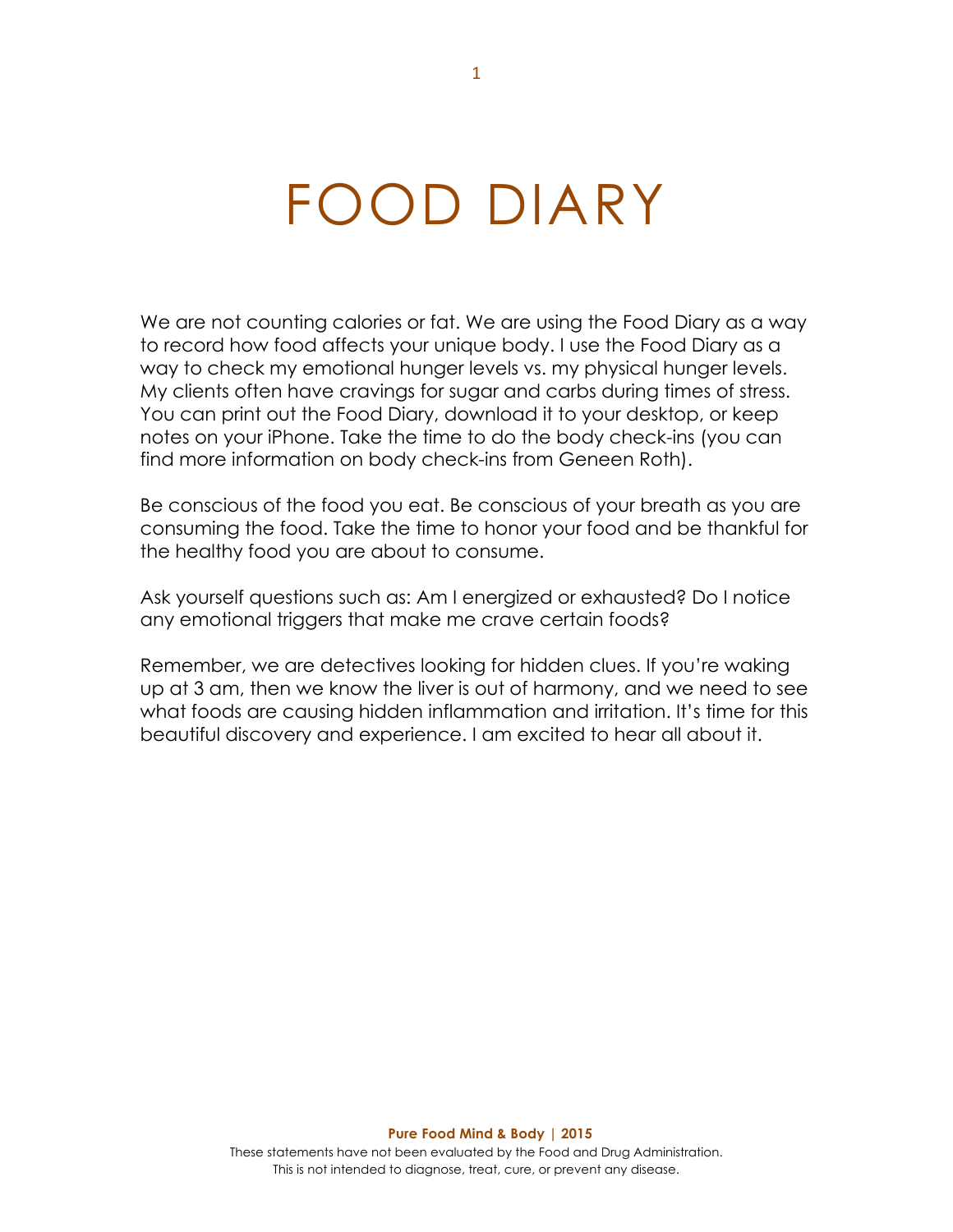## CLUES TO NOTE **IN YOUR FOOD DIARY:**

**PHYSICAL** symptoms are bodily sensations.

- 1. CLUES FOR IMBALANCE: headaches, stomach pain, muscle cramps, coughing, fatigue, insomnia, restlessness, shakiness, muscle weakness, poor concentration, pallor
- 2. CLUES FOR BALANCE: bright eyes, hunger, stamina, natural deep breathing, high energy, restful sleep, focus, alertness, strength, good attention span, good color

**EMOTIONAL** symptoms may be a little harder to notice.

- 1. CLUES FOR IMBALANCE: anxious, bored, scared, mad, sad, depressed, scattered, restless, irritable, agitated, hyper
- 2. CLUES FOR BALANCE: confident, excited, energized, humorous, happy, interested, focused, calm, relaxed, easy-going, patient

Adapted from *Potatoes Not Prozac,* by Kathleen DesMaisons, PhD

**Pure Food Mind & Body | 2015**

These statements have not been evaluated by the Food and Drug Administration. This is not intended to diagnose, treat, cure, or prevent any disease.